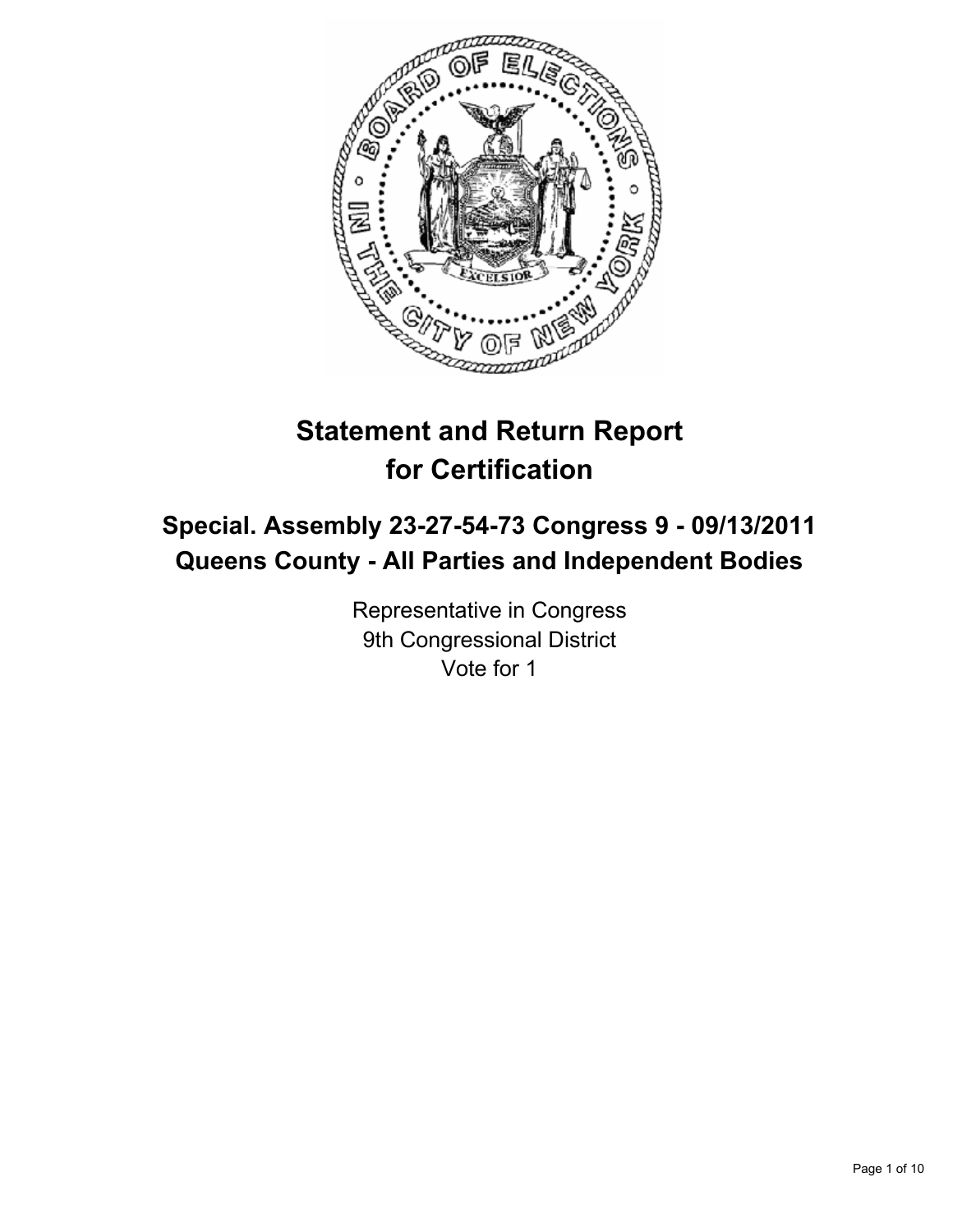

| <b>PUBLIC COUNTER</b>                                    | 85             |
|----------------------------------------------------------|----------------|
| <b>EMERGENCY</b>                                         | 0              |
| <b>ABSENTEE/MILITARY</b>                                 | 3              |
| <b>FEDERAL</b>                                           | 0              |
| <b>SPECIAL PRESIDENTIAL</b>                              | 0              |
| <b>AFFIDAVIT</b>                                         | 1              |
| <b>Total Ballots</b>                                     | 89             |
| Less - Inapplicable Federal/Special Presidential Ballots | $\mathbf 0$    |
| <b>Total Applicable Ballots</b>                          | 89             |
| DAVID I WEPRIN (DEMOCRATIC)                              | 65             |
| <b>BOB TURNER (REPUBLICAN)</b>                           | 15             |
| <b>BOB TURNER (CONSERVATIVE)</b>                         | $\overline{2}$ |
| DAVID I WEPRIN (WORKING FAMILIES)                        | 5              |
| DAVID I WEPRIN (INDEPENDENCE)                            | 1              |
| CHRISTOPHER P HOEPPNER (SOCIALIST WORKER)                | 0              |
| ANTHONY WEINER (WRITE-IN)                                | 1              |
| <b>Total Votes</b>                                       | 89             |

| <b>PUBLIC COUNTER</b>                                    | 10,713       |
|----------------------------------------------------------|--------------|
| <b>EMERGENCY</b>                                         | 0            |
| ABSENTEE/MILITARY                                        | 296          |
| <b>FEDERAL</b>                                           | 24           |
| <b>SPECIAL PRESIDENTIAL</b>                              | $\mathbf{0}$ |
| <b>AFFIDAVIT</b>                                         | 56           |
| <b>Total Ballots</b>                                     | 11,089       |
| Less - Inapplicable Federal/Special Presidential Ballots | 0            |
| <b>Total Applicable Ballots</b>                          | 11,089       |
| DAVID I WEPRIN (DEMOCRATIC)                              | 4,023        |
| <b>BOB TURNER (REPUBLICAN)</b>                           | 5,082        |
| <b>BOB TURNER (CONSERVATIVE)</b>                         | 1,082        |
| DAVID I WEPRIN (WORKING FAMILIES)                        | 164          |
| DAVID I WEPRIN (INDEPENDENCE)                            | 135          |
| CHRISTOPHER P HOEPPNER (SOCIALIST WORKER)                | 22           |
| ANTHONY WEINER (WRITE-IN)                                | 4            |
| IVO STIPAHOVIC (WRITE-IN)                                | 1            |
| JOHN LEPARE (WRITE-IN)                                   | 1            |
| KEVIN BOYLE (WRITE-IN)                                   | 1            |
| NEITHER CANDIDATE (WRITE-IN)                             | 1            |
| SALLIE ELKORDY (WRITE-IN)                                | 1            |
| SCOTT A BATTAGLIA (WRITE-IN)                             | 1            |
| <b>Total Votes</b>                                       | 10,518       |
| Unrecorded                                               | 571          |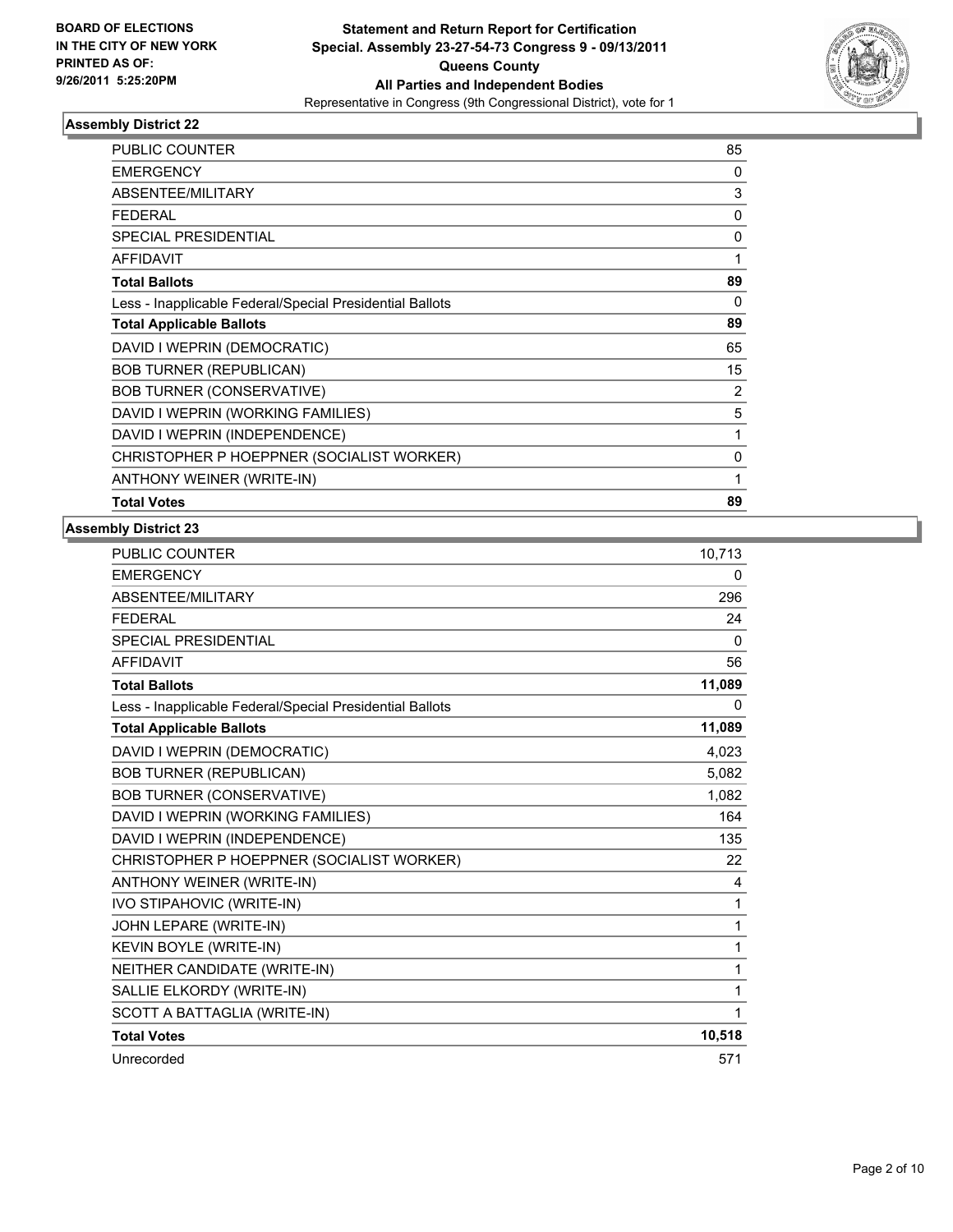

| <b>PUBLIC COUNTER</b>                                    | 4,245          |
|----------------------------------------------------------|----------------|
| <b>EMERGENCY</b>                                         | 0              |
| ABSENTEE/MILITARY                                        | 133            |
| <b>FEDERAL</b>                                           | 18             |
| <b>SPECIAL PRESIDENTIAL</b>                              | $\Omega$       |
| <b>AFFIDAVIT</b>                                         | 16             |
| <b>Total Ballots</b>                                     | 4,412          |
| Less - Inapplicable Federal/Special Presidential Ballots | 0              |
| <b>Total Applicable Ballots</b>                          | 4,412          |
| DAVID I WEPRIN (DEMOCRATIC)                              | 2,692          |
| <b>BOB TURNER (REPUBLICAN)</b>                           | 1,223          |
| <b>BOB TURNER (CONSERVATIVE)</b>                         | 253            |
| DAVID I WEPRIN (WORKING FAMILIES)                        | 124            |
| DAVID I WEPRIN (INDEPENDENCE)                            | 98             |
| CHRISTOPHER P HOEPPNER (SOCIALIST WORKER)                | 9              |
| ANTHONY WEINER (WRITE-IN)                                | $\overline{2}$ |
| SOMEONE WHO WILL DO SOMETHING (WRITE-IN)                 | 1              |
| <b>Total Votes</b>                                       | 4,402          |
| Unrecorded                                               | 10             |

| <b>PUBLIC COUNTER</b>                                    | 3,424 |
|----------------------------------------------------------|-------|
| <b>EMERGENCY</b>                                         | 0     |
| <b>ABSENTEE/MILITARY</b>                                 | 88    |
| <b>FEDERAL</b>                                           | 42    |
| <b>SPECIAL PRESIDENTIAL</b>                              | 0     |
| <b>AFFIDAVIT</b>                                         | 17    |
| <b>Total Ballots</b>                                     | 3,571 |
| Less - Inapplicable Federal/Special Presidential Ballots | 0     |
| <b>Total Applicable Ballots</b>                          | 3,571 |
| DAVID I WEPRIN (DEMOCRATIC)                              | 2,134 |
| <b>BOB TURNER (REPUBLICAN)</b>                           | 1,150 |
| <b>BOB TURNER (CONSERVATIVE)</b>                         | 159   |
| DAVID I WEPRIN (WORKING FAMILIES)                        | 75    |
| DAVID I WEPRIN (INDEPENDENCE)                            | 34    |
| CHRISTOPHER P HOEPPNER (SOCIALIST WORKER)                | 5     |
| BLANK (WRITE-IN)                                         | 1     |
| MICHAEL SIMANOWITZ (WRITE-IN)                            | 1     |
| <b>Total Votes</b>                                       | 3,559 |
| Unrecorded                                               | 12    |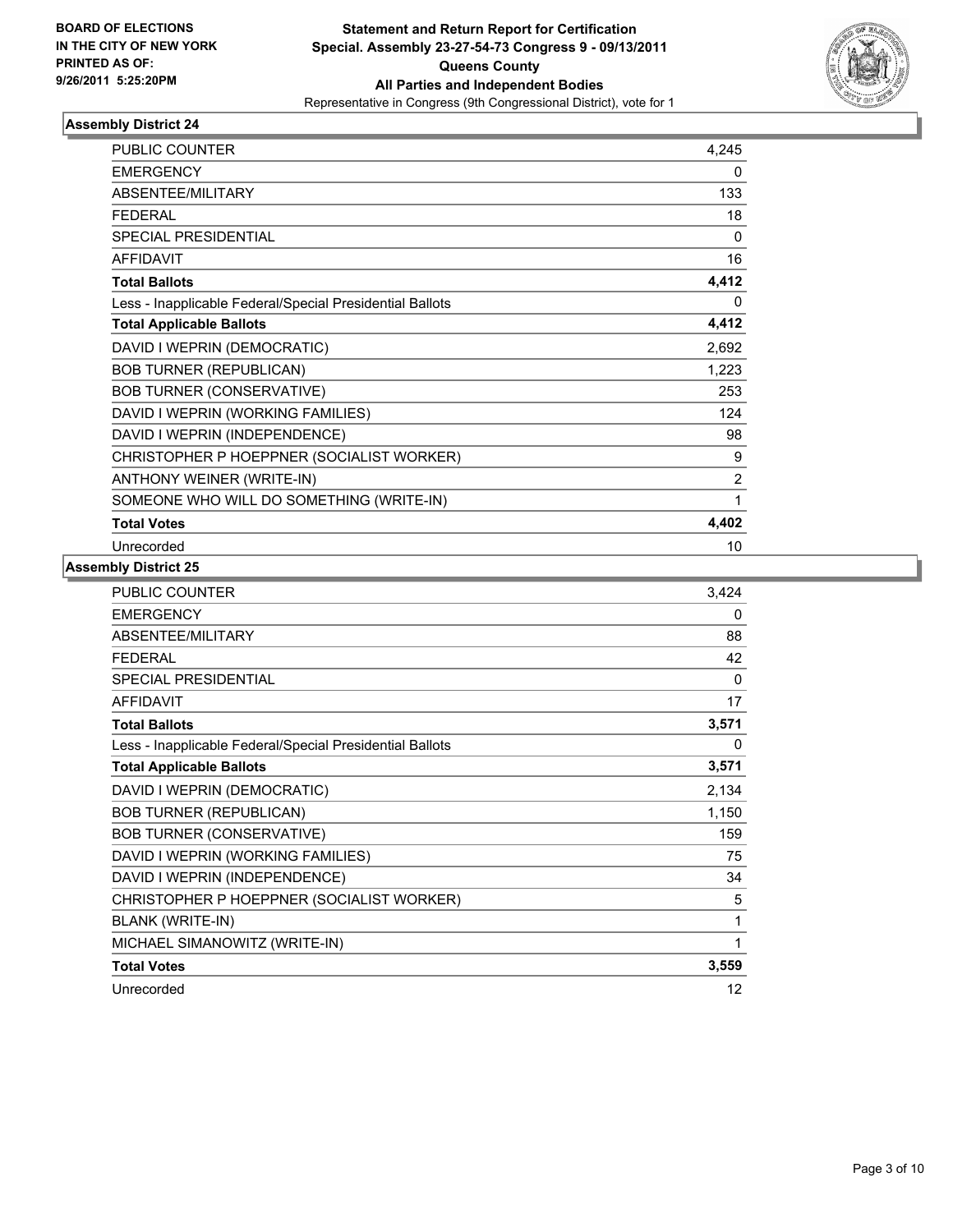

| <b>PUBLIC COUNTER</b>                                    | 80           |
|----------------------------------------------------------|--------------|
| <b>EMERGENCY</b>                                         | 0            |
| ABSENTEE/MILITARY                                        | 0            |
| <b>FEDERAL</b>                                           | 1            |
| <b>SPECIAL PRESIDENTIAL</b>                              | 0            |
| <b>AFFIDAVIT</b>                                         | $\mathbf{0}$ |
| <b>Total Ballots</b>                                     | 81           |
| Less - Inapplicable Federal/Special Presidential Ballots | 0            |
| <b>Total Applicable Ballots</b>                          | 81           |
| DAVID I WEPRIN (DEMOCRATIC)                              | 41           |
| <b>BOB TURNER (REPUBLICAN)</b>                           | 33           |
| <b>BOB TURNER (CONSERVATIVE)</b>                         | 5            |
| DAVID I WEPRIN (WORKING FAMILIES)                        | 1            |
| DAVID I WEPRIN (INDEPENDENCE)                            | $\mathbf{1}$ |
| CHRISTOPHER P HOEPPNER (SOCIALIST WORKER)                | 0            |
| <b>Total Votes</b>                                       | 81           |

| PUBLIC COUNTER                                           | 7,971        |
|----------------------------------------------------------|--------------|
| <b>EMERGENCY</b>                                         | $\mathbf{0}$ |
| ABSENTEE/MILITARY                                        | 229          |
| <b>FEDERAL</b>                                           | 92           |
| <b>SPECIAL PRESIDENTIAL</b>                              | $\mathbf{0}$ |
| <b>AFFIDAVIT</b>                                         | 74           |
| <b>Total Ballots</b>                                     | 8,366        |
| Less - Inapplicable Federal/Special Presidential Ballots | 0            |
| <b>Total Applicable Ballots</b>                          | 8,366        |
| DAVID I WEPRIN (DEMOCRATIC)                              | 4,224        |
| <b>BOB TURNER (REPUBLICAN)</b>                           | 3,380        |
| <b>BOB TURNER (CONSERVATIVE)</b>                         | 334          |
| DAVID I WEPRIN (WORKING FAMILIES)                        | 168          |
| DAVID I WEPRIN (INDEPENDENCE)                            | 93           |
| CHRISTOPHER P HOEPPNER (SOCIALIST WORKER)                | 18           |
| ANTHONY WEINER (WRITE-IN)                                | 3            |
| <b>BLANK (WRITE-IN)</b>                                  | 1            |
| DIAMOND JOE QUIMBY (WRITE-IN)                            | 1            |
| LILLIA COHEN (WRITE-IN)                                  | 1            |
| MARC CRYSTAL (WRITE-IN)                                  | 1            |
| MAYOR QUIMBY (WRITE-IN)                                  | 1            |
| NO GAY MARRIAGE (WRITE-IN)                               | 1            |
| NONE OF THE LISTED (WRITE-IN)                            | 1            |
| RICHARD O'CONNER (WRITE-IN)                              | 1            |
| RON PAUL (WRITE-IN)                                      | 1            |
| <b>Total Votes</b>                                       | 8,229        |
| Unrecorded                                               | 137          |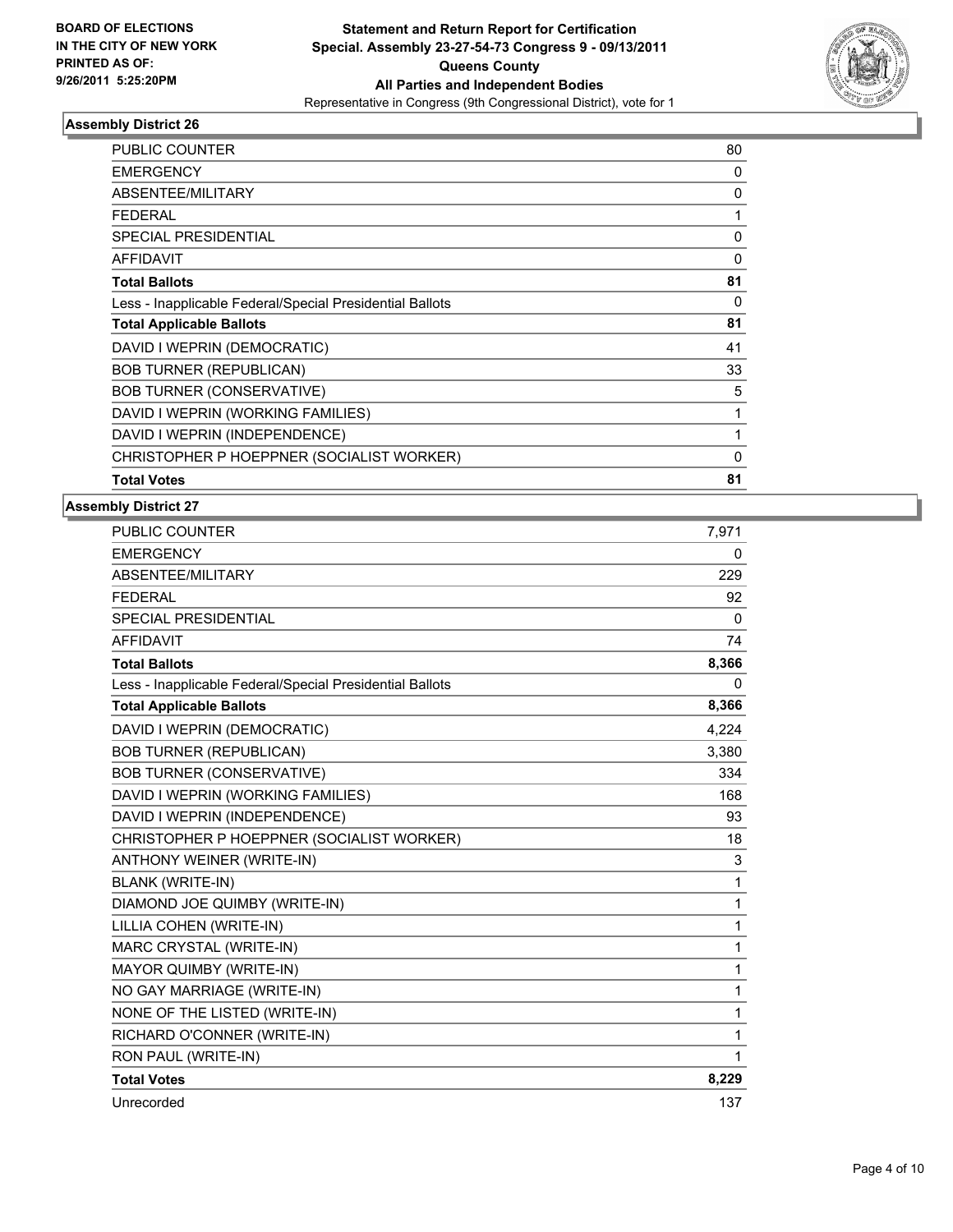

| <b>PUBLIC COUNTER</b>                                    | 14,365         |
|----------------------------------------------------------|----------------|
| <b>EMERGENCY</b>                                         | 0              |
| ABSENTEE/MILITARY                                        | 544            |
| <b>FEDERAL</b>                                           | 101            |
| <b>SPECIAL PRESIDENTIAL</b>                              | 0              |
| <b>AFFIDAVIT</b>                                         | 100            |
| <b>Total Ballots</b>                                     | 15,110         |
| Less - Inapplicable Federal/Special Presidential Ballots | 0              |
| <b>Total Applicable Ballots</b>                          | 15,110         |
| DAVID I WEPRIN (DEMOCRATIC)                              | 7,877          |
| <b>BOB TURNER (REPUBLICAN)</b>                           | 5,636          |
| <b>BOB TURNER (CONSERVATIVE)</b>                         | 800            |
| DAVID I WEPRIN (WORKING FAMILIES)                        | 400            |
| DAVID I WEPRIN (INDEPENDENCE)                            | 269            |
| CHRISTOPHER P HOEPPNER (SOCIALIST WORKER)                | 33             |
| ANTHONY WEINER (WRITE-IN)                                | 6              |
| <b>GEOFF PETERSON (WRITE-IN)</b>                         | 1              |
| JAMES NETTLETON (WRITE-IN)                               | 1              |
| JANE GIBERGA (WRITE-IN)                                  | 1              |
| JOHN DOE (WRITE-IN)                                      | 1              |
| LAMB CHOP (WRITE-IN)                                     | 1              |
| LEWIS BLACK (WRITE-IN)                                   | 1              |
| MICHAEL C. DUNNE (WRITE-IN)                              | 1              |
| MUNCHMA QUCHI (WRITE-IN)                                 | 1              |
| PATRICIA ROWE (WRITE-IN)                                 | 1              |
| PETER M HARGROVE (WRITE-IN)                              | 1              |
| RUDOLPH W GIULIANI (WRITE-IN)                            | $\mathbf 1$    |
| SALLIE O ELKORDY (WRITE-IN)                              | $\overline{2}$ |
| SNOOPY (WRITE-IN)                                        | 1              |
| TIMOTHY CARACCIOLO (WRITE-IN)                            | 2              |
| WILLIAM CARRINGTON (WRITE-IN)                            | 1              |
| <b>Total Votes</b>                                       | 15,038         |
| Unrecorded                                               | 72             |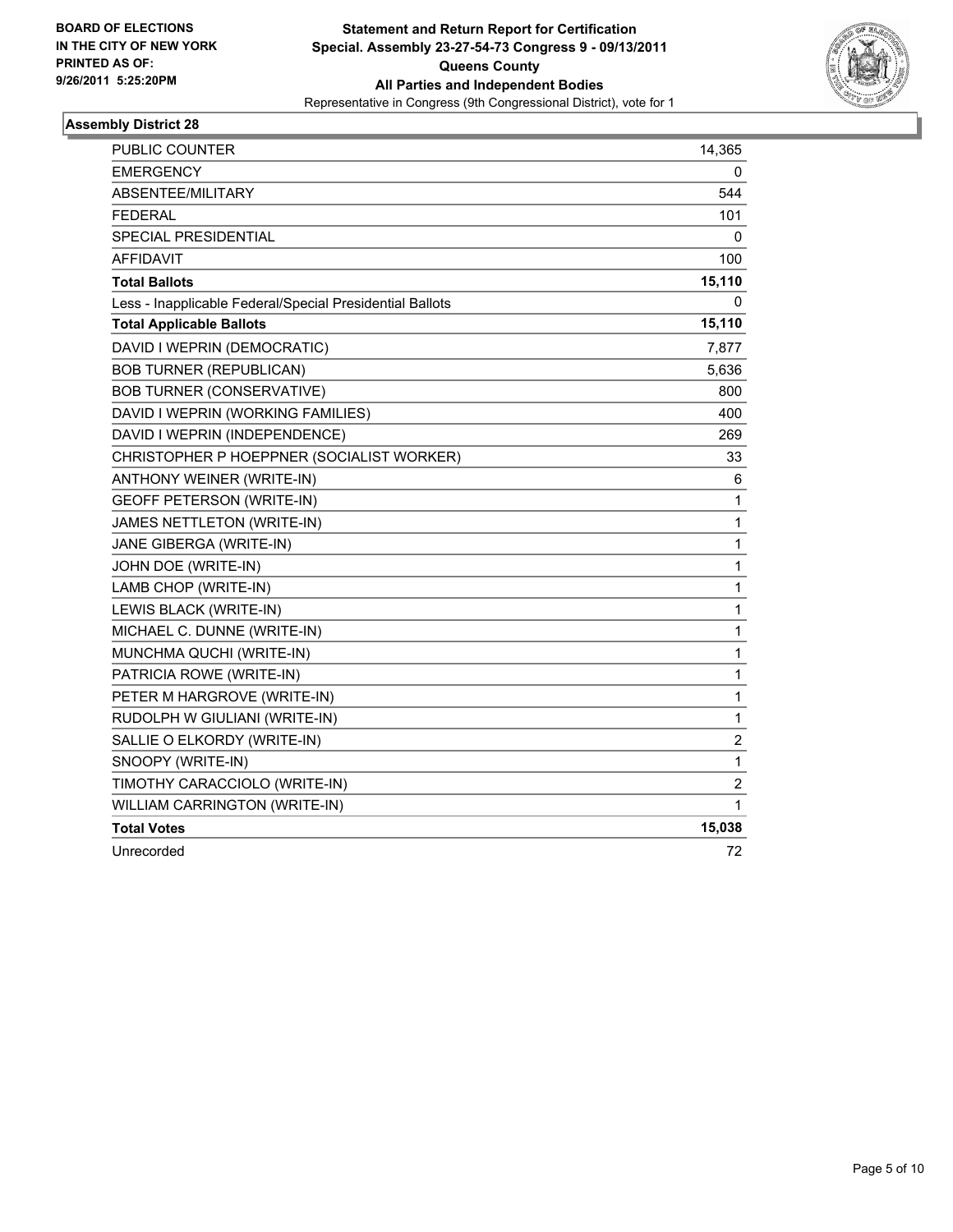

| <b>PUBLIC COUNTER</b>                                    | 35           |
|----------------------------------------------------------|--------------|
| <b>EMERGENCY</b>                                         | 0            |
| ABSENTEE/MILITARY                                        | 0            |
| <b>FEDERAL</b>                                           | 0            |
| SPECIAL PRESIDENTIAL                                     | $\mathbf{0}$ |
| <b>AFFIDAVIT</b>                                         | 0            |
| <b>Total Ballots</b>                                     | 35           |
| Less - Inapplicable Federal/Special Presidential Ballots | 0            |
| <b>Total Applicable Ballots</b>                          | 35           |
| DAVID I WEPRIN (DEMOCRATIC)                              | 28           |
| <b>BOB TURNER (REPUBLICAN)</b>                           | 4            |
| <b>BOB TURNER (CONSERVATIVE)</b>                         | 0            |
| DAVID I WEPRIN (WORKING FAMILIES)                        | $\mathbf{0}$ |
| DAVID I WEPRIN (INDEPENDENCE)                            | 3            |
| CHRISTOPHER P HOEPPNER (SOCIALIST WORKER)                | 0            |
| <b>Total Votes</b>                                       | 35           |

| PUBLIC COUNTER                                           | 1,625        |
|----------------------------------------------------------|--------------|
| <b>EMERGENCY</b>                                         | 0            |
| <b>ABSENTEE/MILITARY</b>                                 | 47           |
| <b>FEDERAL</b>                                           | 1            |
| SPECIAL PRESIDENTIAL                                     | $\mathbf{0}$ |
| <b>AFFIDAVIT</b>                                         | 6            |
| <b>Total Ballots</b>                                     | 1,679        |
| Less - Inapplicable Federal/Special Presidential Ballots | 0            |
| <b>Total Applicable Ballots</b>                          | 1,679        |
| DAVID I WEPRIN (DEMOCRATIC)                              | 601          |
| <b>BOB TURNER (REPUBLICAN)</b>                           | 812          |
| <b>BOB TURNER (CONSERVATIVE)</b>                         | 190          |
| DAVID I WEPRIN (WORKING FAMILIES)                        | 42           |
| DAVID I WEPRIN (INDEPENDENCE)                            | 24           |
| CHRISTOPHER P HOEPPNER (SOCIALIST WORKER)                | 3            |
| HOWIE HAWKINS (WRITE-IN)                                 | 1            |
| <b>Total Votes</b>                                       | 1,673        |
| Unrecorded                                               | 6            |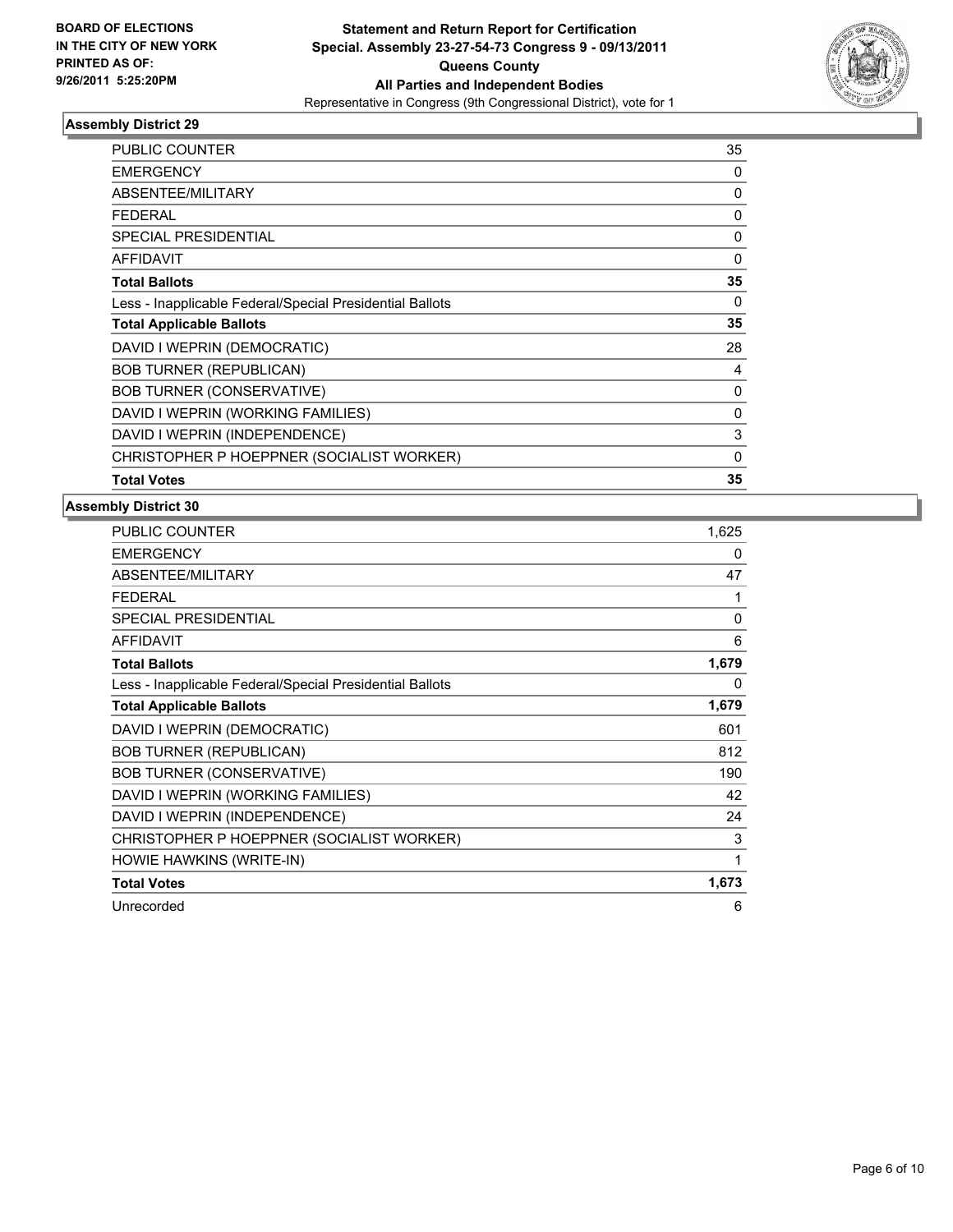

| <b>PUBLIC COUNTER</b>                                    | 12       |
|----------------------------------------------------------|----------|
| EMERGENCY                                                | 0        |
| ABSENTEE/MILITARY                                        | 0        |
| <b>FEDERAL</b>                                           | 0        |
| <b>SPECIAL PRESIDENTIAL</b>                              | 0        |
| <b>AFFIDAVIT</b>                                         | 2        |
| <b>Total Ballots</b>                                     | 14       |
| Less - Inapplicable Federal/Special Presidential Ballots | 0        |
| <b>Total Applicable Ballots</b>                          | 14       |
| DAVID I WEPRIN (DEMOCRATIC)                              | 10       |
| <b>BOB TURNER (REPUBLICAN)</b>                           | 4        |
| <b>BOB TURNER (CONSERVATIVE)</b>                         | 0        |
| DAVID I WEPRIN (WORKING FAMILIES)                        | 0        |
| DAVID I WEPRIN (INDEPENDENCE)                            | 0        |
| CHRISTOPHER P HOEPPNER (SOCIALIST WORKER)                | $\Omega$ |
| <b>Total Votes</b>                                       | 14       |

| <b>PUBLIC COUNTER</b>                                    | 725            |
|----------------------------------------------------------|----------------|
| <b>EMERGENCY</b>                                         | 0              |
| ABSENTEE/MILITARY                                        | 17             |
| <b>FEDERAL</b>                                           | 8              |
| <b>SPECIAL PRESIDENTIAL</b>                              | $\mathbf{0}$   |
| <b>AFFIDAVIT</b>                                         | 5              |
| <b>Total Ballots</b>                                     | 755            |
| Less - Inapplicable Federal/Special Presidential Ballots | 0              |
| <b>Total Applicable Ballots</b>                          | 755            |
| DAVID I WEPRIN (DEMOCRATIC)                              | 369            |
| <b>BOB TURNER (REPUBLICAN)</b>                           | 297            |
| <b>BOB TURNER (CONSERVATIVE)</b>                         | 46             |
| DAVID I WEPRIN (WORKING FAMILIES)                        | 20             |
| DAVID I WEPRIN (INDEPENDENCE)                            | 14             |
| CHRISTOPHER P HOEPPNER (SOCIALIST WORKER)                | $\overline{2}$ |
| ANTHONY WEINER (WRITE-IN)                                | $\overline{2}$ |
| MURRAY MONTAG (WRITE-IN)                                 | 1              |
| <b>Total Votes</b>                                       | 751            |
| Unrecorded                                               | 4              |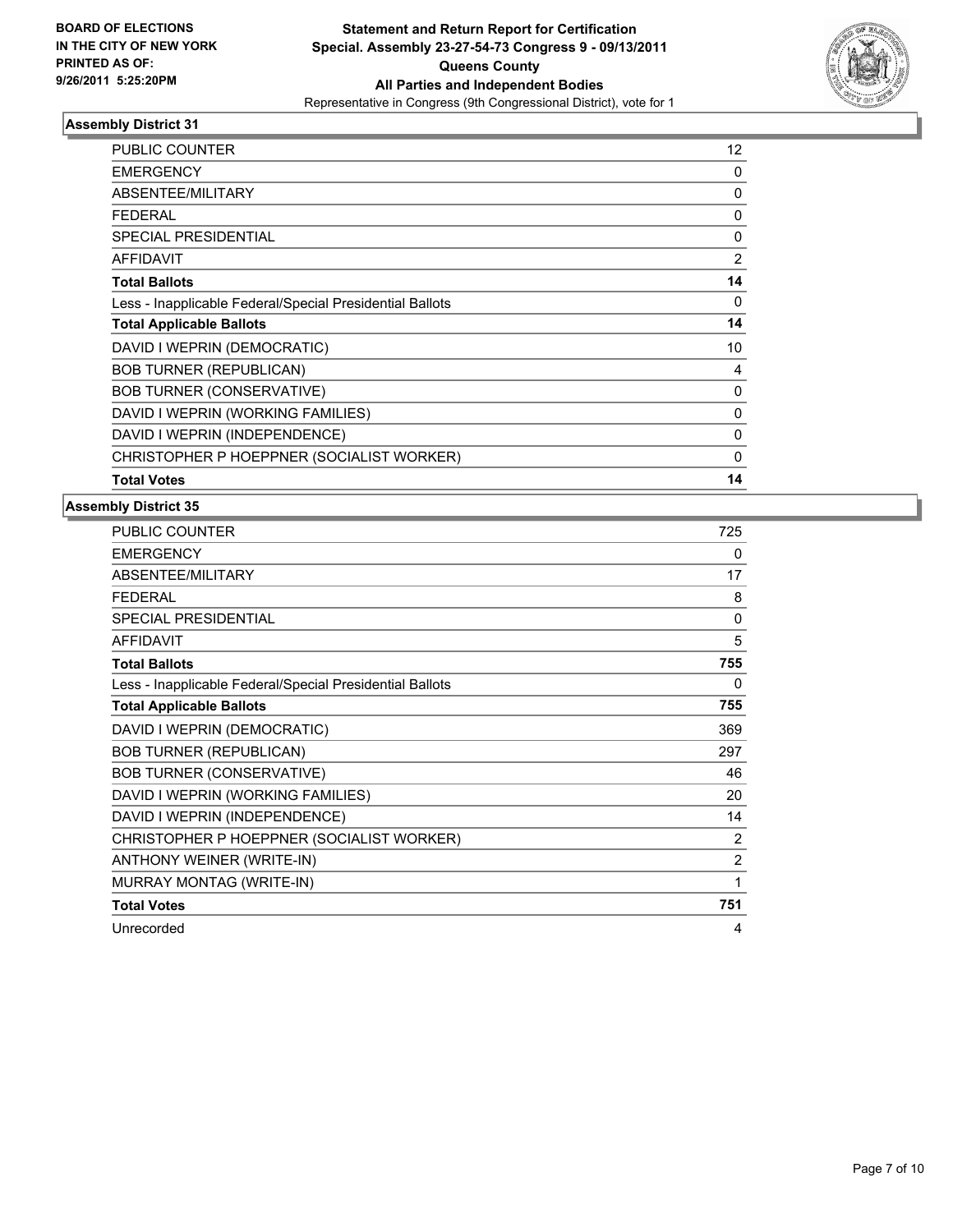

| PUBLIC COUNTER                                           | 191 |
|----------------------------------------------------------|-----|
| <b>EMERGENCY</b>                                         | 0   |
| ABSENTEE/MILITARY                                        | 9   |
| <b>FEDERAL</b>                                           | 4   |
| <b>SPECIAL PRESIDENTIAL</b>                              | 0   |
| <b>AFFIDAVIT</b>                                         | 1   |
| <b>Total Ballots</b>                                     | 205 |
| Less - Inapplicable Federal/Special Presidential Ballots | 0   |
| <b>Total Applicable Ballots</b>                          | 205 |
| DAVID I WEPRIN (DEMOCRATIC)                              | 86  |
| <b>BOB TURNER (REPUBLICAN)</b>                           | 89  |
| <b>BOB TURNER (CONSERVATIVE)</b>                         | 21  |
| DAVID I WEPRIN (WORKING FAMILIES)                        | 7   |
| DAVID I WEPRIN (INDEPENDENCE)                            | 0   |
| CHRISTOPHER P HOEPPNER (SOCIALIST WORKER)                | 2   |
| <b>Total Votes</b>                                       | 205 |

| PUBLIC COUNTER                                           | 3,725        |
|----------------------------------------------------------|--------------|
| <b>EMERGENCY</b>                                         | 0            |
| ABSENTEE/MILITARY                                        | 88           |
| <b>FEDERAL</b>                                           | 16           |
| <b>SPECIAL PRESIDENTIAL</b>                              | $\mathbf{0}$ |
| <b>AFFIDAVIT</b>                                         | 24           |
| <b>Total Ballots</b>                                     | 3,853        |
| Less - Inapplicable Federal/Special Presidential Ballots | 0            |
| <b>Total Applicable Ballots</b>                          | 3,853        |
| DAVID I WEPRIN (DEMOCRATIC)                              | 1,938        |
| <b>BOB TURNER (REPUBLICAN)</b>                           | 1,395        |
| <b>BOB TURNER (CONSERVATIVE)</b>                         | 326          |
| DAVID I WEPRIN (WORKING FAMILIES)                        | 92           |
| DAVID I WEPRIN (INDEPENDENCE)                            | 59           |
| CHRISTOPHER P HOEPPNER (SOCIALIST WORKER)                | 17           |
| ANTHONY WEINER (WRITE-IN)                                | 2            |
| DAVID WEPRIN (WRITE-IN)                                  | 1            |
| FRED WEPRIN (WRITE-IN)                                   | 1            |
| HOWIE HAWKINS (WRITE-IN)                                 | 1            |
| MICHAEL MARTINEZ (WRITE-IN)                              | 1            |
| RICHARD M FOGAL (WRITE-IN)                               | 2            |
| <b>Total Votes</b>                                       | 3,835        |
| Unrecorded                                               | 18           |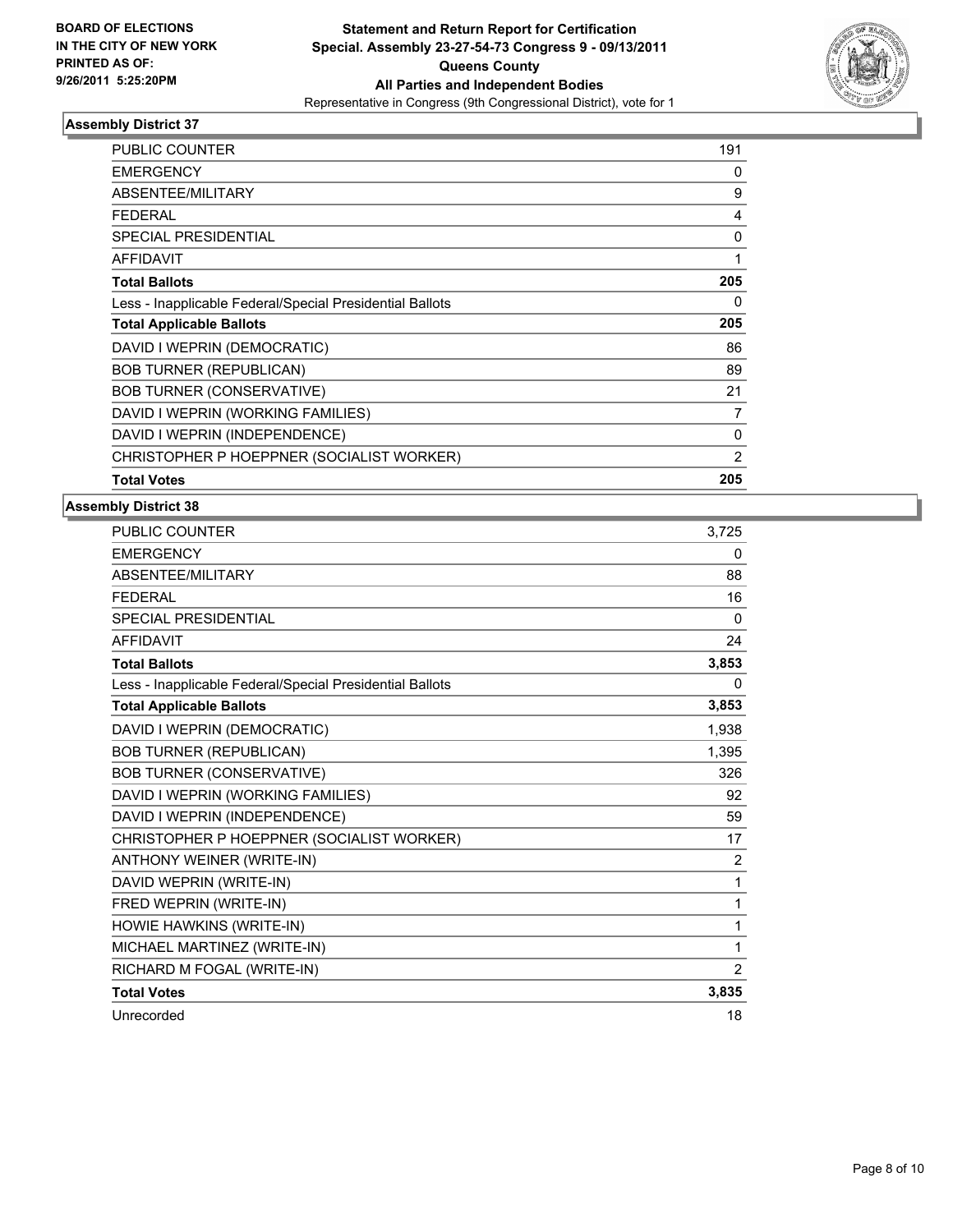

## **Total for Representative in Congress (9th Congressional District) - Queens County**

| PUBLIC COUNTER                                           | 47,196         |
|----------------------------------------------------------|----------------|
| EMERGENCY                                                | 0              |
| ABSENTEE/MILITARY                                        | 1,454          |
| FEDERAL                                                  | 307            |
| <b>SPECIAL PRESIDENTIAL</b>                              | 0              |
| <b>AFFIDAVIT</b>                                         | 302            |
| <b>Total Ballots</b>                                     | 49,259         |
| Less - Inapplicable Federal/Special Presidential Ballots | $\Omega$       |
| <b>Total Applicable Ballots</b>                          | 49,259         |
| DAVID I WEPRIN (DEMOCRATIC)                              | 24,088         |
| <b>BOB TURNER (REPUBLICAN)</b>                           | 19,120         |
| <b>BOB TURNER (CONSERVATIVE)</b>                         | 3,218          |
| DAVID I WEPRIN (WORKING FAMILIES)                        | 1,098          |
| DAVID I WEPRIN (INDEPENDENCE)                            | 731            |
| CHRISTOPHER P HOEPPNER (SOCIALIST WORKER)                | 111            |
| ANTHONY WEINER (WRITE-IN)                                | 20             |
| <b>BLANK (WRITE-IN)</b>                                  | 2              |
| DAVID WEPRIN (WRITE-IN)                                  | 1              |
| DIAMOND JOE QUIMBY (WRITE-IN)                            | 1              |
| FRED WEPRIN (WRITE-IN)                                   | 1              |
| <b>GEOFF PETERSON (WRITE-IN)</b>                         | 1              |
| HOWIE HAWKINS (WRITE-IN)                                 | $\overline{c}$ |
| IVO STIPAHOVIC (WRITE-IN)                                | 1              |
| JAMES NETTLETON (WRITE-IN)                               | 1              |
| JANE GIBERGA (WRITE-IN)                                  | 1              |
| JOHN DOE (WRITE-IN)                                      | 1              |
| JOHN LEPARE (WRITE-IN)                                   | 1              |
| KEVIN BOYLE (WRITE-IN)                                   | 1              |
| LAMB CHOP (WRITE-IN)                                     | 1              |
| LEWIS BLACK (WRITE-IN)                                   | 1              |
| LILLIA COHEN (WRITE-IN)                                  | $\mathbf{1}$   |
| <b>MARC CRYSTAL (WRITE-IN)</b>                           | 1              |
| MAYOR QUIMBY (WRITE-IN)                                  | 1              |
| MICHAEL C. DUNNE (WRITE-IN)                              | 1              |
| MICHAEL MARTINEZ (WRITE-IN)                              | 1              |
| MICHAEL SIMANOWITZ (WRITE-IN)                            | 1              |
| MUNCHMA QUCHI (WRITE-IN)                                 | 1              |
| MURRAY MONTAG (WRITE-IN)                                 | 1              |
| NEITHER CANDIDATE (WRITE-IN)                             | 1              |
| NO GAY MARRIAGE (WRITE-IN)                               | 1              |
| NONE OF THE LISTED (WRITE-IN)                            | 1              |
| PATRICIA ROWE (WRITE-IN)                                 | 1              |
| PETER M HARGROVE (WRITE-IN)                              | 1              |
| RICHARD M FOGAL (WRITE-IN)                               | 2              |
| RICHARD O'CONNER (WRITE-IN)                              | 1              |
| RON PAUL (WRITE-IN)                                      | 1              |
|                                                          |                |